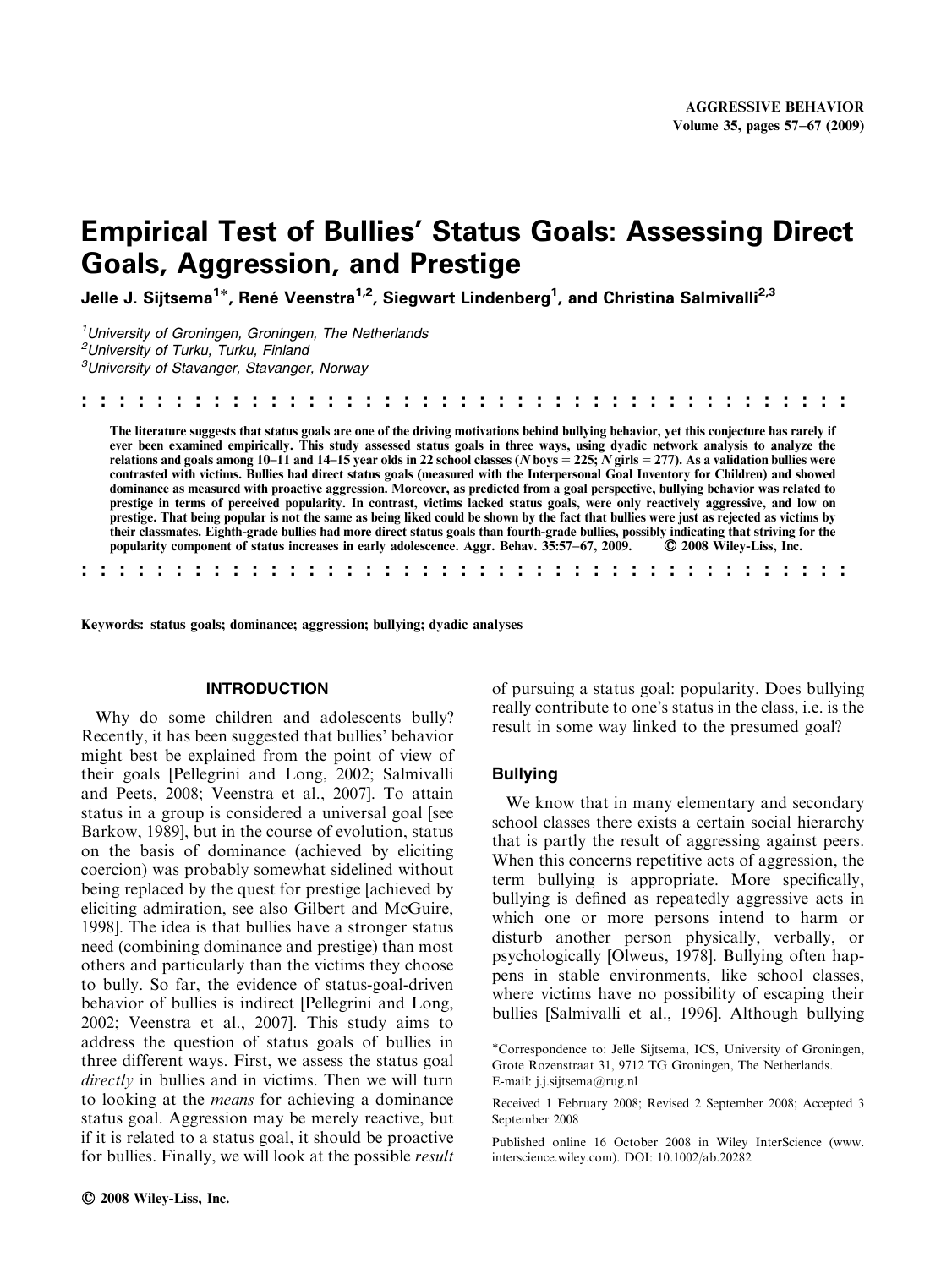can be the result of being provoked by the victim, some bullies openly admit that they want to be dominant and achieve social status [Boulton and Underwood, 1992]. This implies that some children and adolescents have stronger status goals than others and that has an effect on their behavior. Therefore, bullying other children should yield a highly valued outcome, in the sense of dominating others or being regarded as popular [Hawley, 2003; Lindenberg, 1996, 2001]. Though, we are aware of the fact that bullying does not only result from goals, but may also be related to other factors, such as temperament or parenting [see also Veenstra et al., 2005].

# Goals

A goal perspective has proven useful in developmental psychology [see for example, Ojanen et al., 2005; Pellegrini and Long, 2002; Veenstra et al., 2007]. However, there are also problems when using this perspective; goals cannot easily be inferred from behavior. For example, antisocial children do not openly endorse antisocial goals [see Renshaw and Asher, 1983]. On the other hand, it is not entirely clear whether children are aware of their goals, so simply asking them is not a sinecure either. Of particular interest is the fact that goals may have some trait-like characteristic but also are sensitive to changing situations [see Crick and Dodge, 1994; Erdley and Asher, 1996; Ojanen et al., 2007]. This makes direct assessment even more difficult. For all these reasons, we decided to combine direct and indirect goal assessment for the same data set. The direct assessment in our case will tap into more traitlike goals (a stronger status goal). However, this does not link the goal to situations of bullying. If such a link exists, it should be revealed by the bully's disposition to use unprovoked aggression for dominance. Thus, bullying should be linked to proactive (i.e. dominance directed), rather than reactive aggression. This will show indeed whether there is the willingness to use a coercive tool of showing yourself superior. In terms of a goal perspective, this use should satisfy the domination part of the status goal. But what about the prestige part? Can we establish a link of bullying to the achievement of prestige as well? If so, we should find that it pays to bully in terms of prestige. These are the questions we will deal with in this research.

# Direct Status Goals

In the first step we look at the status goals that bullies have. These directly assessed status goals are

asked from a person in a way that taps into both dominance (being heard by or being visible to others) and prestige (respect), though we are aware of other goals that adolescents have as well [e.g., to goal to perform academically well; Kiefer and Ryan, 2008]. A way to validate the direct goal assessment of bullies is to assess the goals of victims as well. The imbalance of power between bullies and victims makes it likely that they strive for different goals. If bullies really want to dominate they should select victims who are easier to dominate, i.e. who do not have strong status goals, lack certain skills, or do not have the dispositions to fight back. Although bullies are suggested to have the goal to dominate and being visible, victims might seek harm avoidance [Veenstra et al., 2007]. Though bullies and victims may not endorse status goals to an equal extent, victims are known to be submissive [Schwartz et al., 1993], and are thus likely to be low on status goals. Therefore, we contrast the goals of bullies and victims. We hypothesize that status goals are more strongly related to being a bully than to being a victim.

# Inferring Status Goals from the Means Being Used

Next to the direct assessment of status goals, we link bullies' status goals to dominance. Often two forms of aggression are distinguished: proactive (or instrumental) and reactive aggression (RA) [Dodge and Coie, 1987; Little et al., 2003a,b; Poulin and Boivin, 2000; Raine et al., 2006]. Proactive aggression (PA) is deliberate behavior directed toward an expected outcome, i.e. it is a means to an end. Reactive aggression, on the other hand, is an angry, defensive response to frustration or provocation [Crick and Dodge, 1996], meaning that harmful behavior from a peer can lead to an impulsive or aimless retaliation. That the two forms of aggression are distinct becomes apparent in their different correlates. RAis associated with a variety of social and behavioral difficulties [see Card and Little, 2006], whereas PA is not necessarily negatively perceived by peers, and not related to negative peer status and victimization [Poulin and Boivin, 2000].

Here, PA is seen as an indicator for the dominance goal. This is supported by the finding that bullies dominate others by the use of aggression [Pakaslahti and Keltikangas-Jarvinen, 1998; Pellegrini et al., 1999; Vaillancourt and Hymel, 2006]. Salmivalli et al. [2005] found that children with a positive selfperception and a negative peer perception (referring to the dismissing peer-relational schema) scored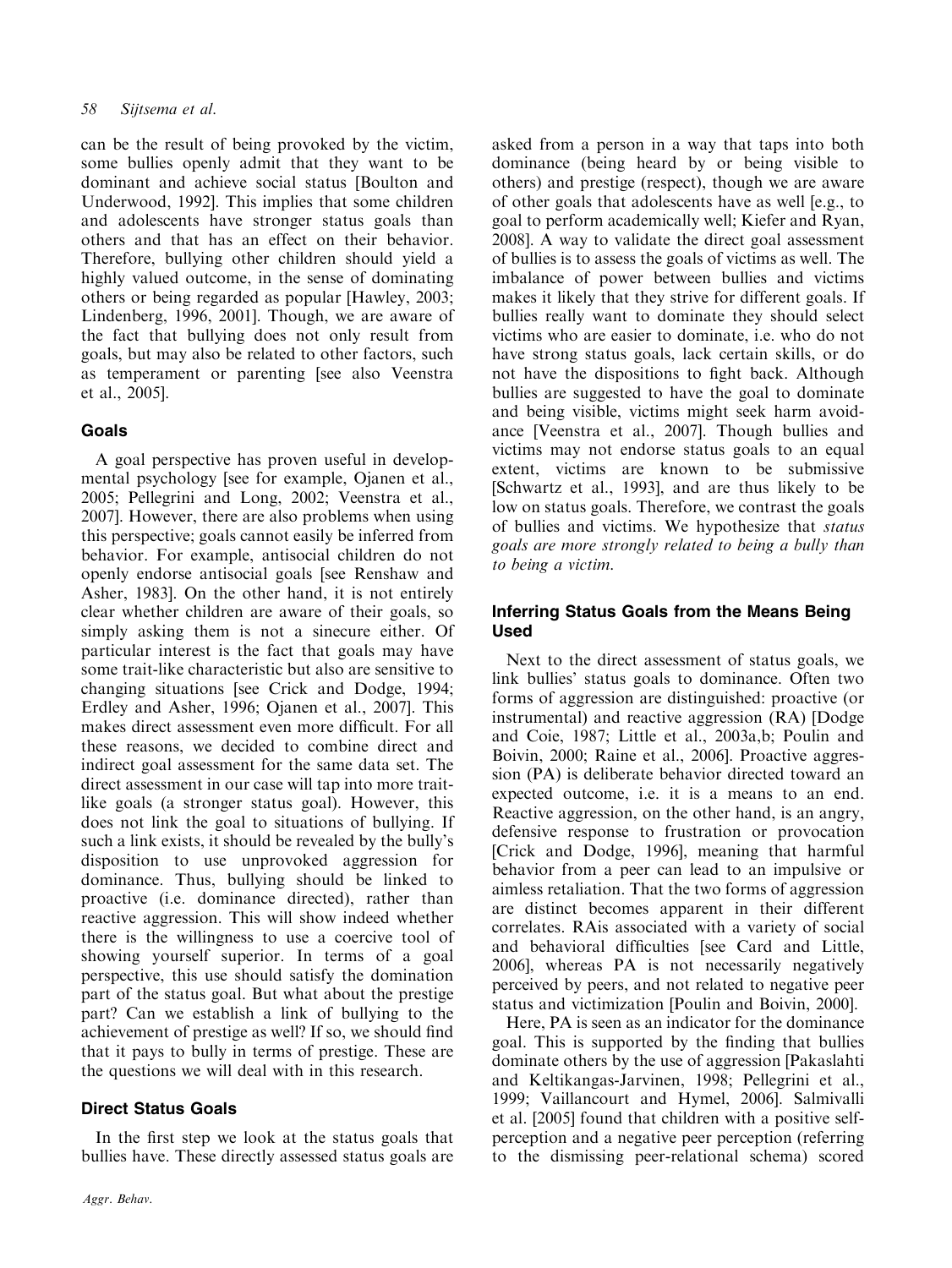high on dominance goals, which was in turn positively related to PA and negatively to both prosocial behavior and withdrawal. In addition, agentic goals [i.e. attaching importance to power, status, and dominance, see Locke, 2003] were associated with higher levels of aggression [Ojanen et al., 2005]. Pellegrini [2002] further suggested that aggression is, among others, related to dominance when new group structures are formed (e.g., when children are in a transition from elementary to secondary school). These findings make it likely that aggression is a tell tale sign of a status goal.

Contrasting bullies and victims can help us again to validate the hypothesis. If PA is a means to dominate, victims should be less proactive and much more reactive in their aggression than bullies. Victims find themselves more often in threatening situations where retaliation is a possible reaction to bullying. In short, we hypothesize that being a bully is positively related to proactive aggression. In contrast, being a victim is not related to proactive aggression and positively to reactive aggression.

# Inferring Status Goals from Popularity

Our third way to assess the status goals of bullies is to look at the presumed result of bullying in terms of prestige. It is useful to distinguish ''perceived popularity'' and ''sociometric status'' or ''social preference'' [see Farmer et al., 2003; Little et al., 2003a,b; Prinstein and Cillessen, 2003]. Sociometric status (referring to being liked) has traditionally been used to identify the high- and low-status youth. However, this is not a good measure of popularity when one wants to focus on respect in a group. A recent study showed that perceived popularity, assessed by asking students to directly nominate the most popular classmates, was more strongly linked to perceptions of power than social preference [Vaillancourt and Hymel, 2006]. Many individuals, who are perceived by classmates as being popular, are not necessarily well liked. The reverse is also true. Children can be liked, but perceived as unpopular. The distinction is shown in the different correlates. For instance, aggression is likely to lead to social rejection [Cillessen and Mayeux, 2004; Pakaslahti and Keltikangas-Jarvinen, 1998], whereas both relational and physical aggression are likely to predict perceived popularity [Cillessen and Mayeux, 2004].

In short, bullies are likely to be perceived as popular, but not as socially preferred. Again, we can add an extra validation to this hypothesis by looking at victims. If bullies want to gain popularity by bullying other children, then they must pick on children who are neither liked nor popular. In other words, bullying must be selective in order to serve the prestige goal [see also Veenstra et al., 2007]. We formulate this in the following hypothesis: being a bully is positively related to being perceived as popular, whereas being a victim is negatively related to being perceived as popular. Both being a bully or a victim is negatively related to social preference. It might be that in preadolescence children want to affiliate with the socially preferred children, whereas in adolescence they want to affiliate with those are popular and visible in the classroom. In addition, based on Pellegrini [2002], one might expect that status goals are more pronounced in the adolescent cohort than in the preadolescent cohort. Adolescents attach more value to goals in order to gain access to the other sex, whereas preadolescents are not yet involved in romantic relationships as much as adolescents and may thus have fewer status goals. In the following, we will test these three ways of assessing a status goal in bullies. We adopted a dyadic analysis approach to analyze our data to the full extent.

# METHOD

# Sample

The data were collected in a small-sized town, Kaarina (ca. 20,000 inhabitants), in the southwest of Finland. The fourth- and eighth-grade children from all the elementary and middle schools in Kaarina filled in a questionnaire concerning bullying, aggression, self-perception and peer perception, self-efficacy, goals, and status. Questions derived from existing scales were translated into Finnish. Respondents consisted of two age groups: 13 fourth grade (10–11-year olds) school classes with a mean age of 10.6 years (SD = .37) and 12 eighth grade (14–15-year olds) school classes with a mean age of 14.6 years  $(SD = .30)$ . Peer nomination data were collected separately for boys and girls; therefore, we only analyzed same-sex dyads. As is common in Finland for school surveys, passive consent by the parents was given for participation. First, the research assistants informed the children about the procedure. Subsequently, the children filled in the questionnaire in the classrooms, while being supervised by two research assistants. During the completion of the questionnaire it was made sure that the children were not influenced by their peers. Questions were based on self-reports and peer reports. Peer reports were focused on same-sex reports.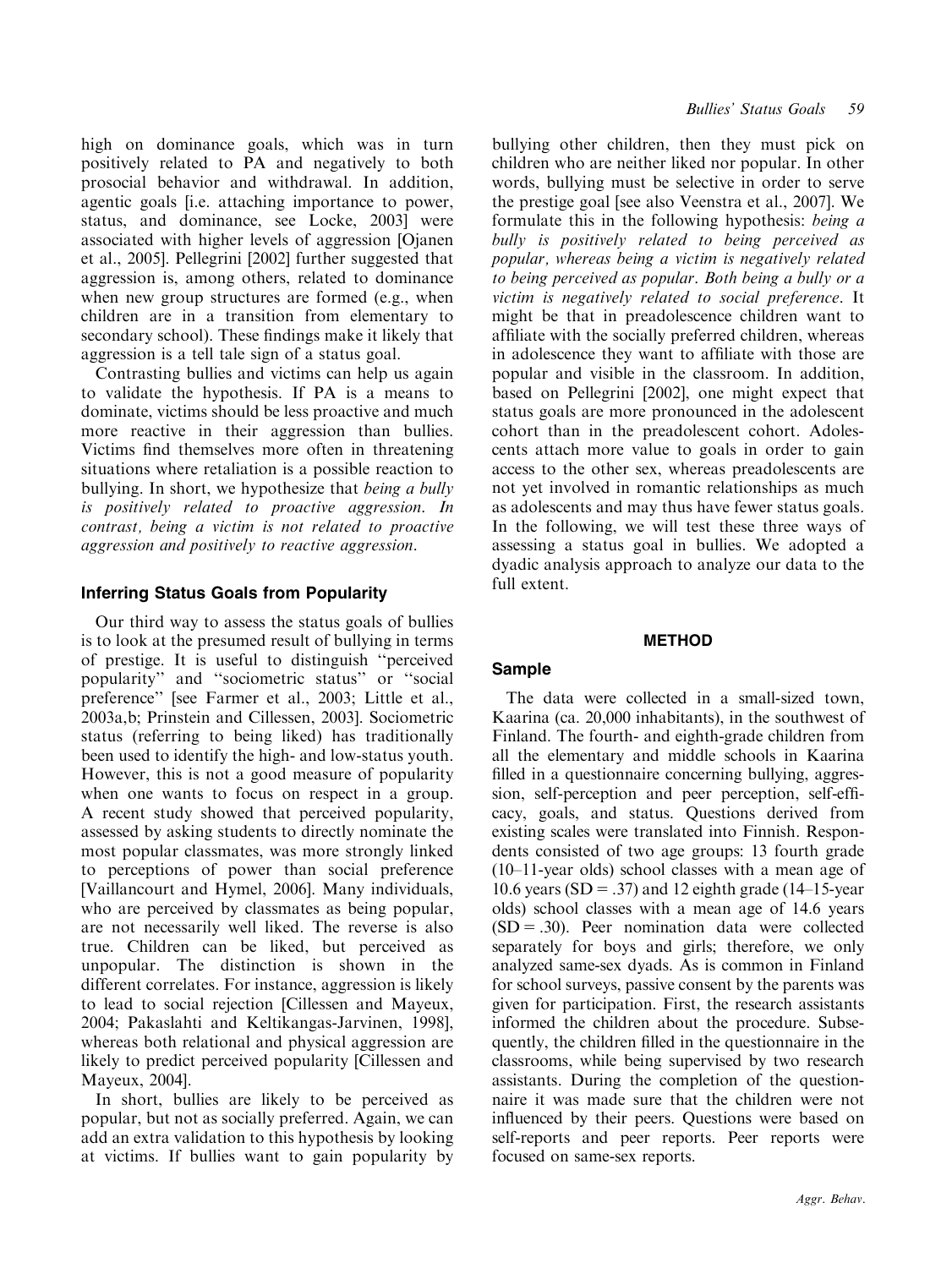The original sample constituted 25 boy and 25 girl networks with sizes ranging from 2 to 19. Classrooms containing less than eight same-sex children were left out of the analyses, leaving a sample of 21 boy networks  $(N = 251)$ , consisting of 12 fourth grades and 9 eighth grades, and 22 girl networks  $(N = 277)$ , consisting of 12 fourth grades and 10 eighth grades.

# Measures

Peer-observed networks. Bully–victim dyads were identified with the question ''who bullies whom?" The participants/respondents were instructed to draw arrows between two columns containing the names of all same-sex children in a class to denote the bullies and their victims. These arrows represented the ties in the bully–victim networks. We measured the degree of victimization by summing up the number of ties directed toward a person; the bullying degree was measured by summing up the ties directed away from a person. We then used a cutting point value of two to exclude the dyads that were only observed once. For the construction of the matrices the Ucinet 6.0 program for social network analysis was used [Borgatti et al., 2002]. Matrices were constructed per classroom and sex. Therefore, analyses were conducted separately for boys and girls and for both age groups. In the boy sample, there were some victims who also bullied. This goes against the clear identification of being either a bully or a victim and therefore we left these cases ( $N = 26$ ) out of the analyses. These boys were denoted as clear bully–victims, meaning that they their bullying and victimization degrees were of equal size. Among girls there were no bully–victims. The final sample thus consisted of 225 boys and 277 girls.

**Direct status goals.** For the direct measurement of status goals we used the Interpersonal Goals Inventory for Children (IGI-C), based on selfreports [Ojanen et al., 2005]. The IGI-C distinguishes between agentic and communal goals. We used the subscale agentic goals ( $\alpha = .68$ ), consisting of three items relating to status goals. Children were asked how important they find it that ''you appear self-confident and make an impression on the others,'' ''the others think you are smart,'' and ''the others respect and admire you.'' The scores of the individual items ranged from 0 (of no importance to me at all) to 3 (very important to me).

Reactive and proactive aggression. The scales for RA  $(\alpha = .85)$  and PA  $(\alpha = .83)$  were developed by Dodge and Coie (1987). RA consists of the items ''when teased fights back,'' ''blames other in fights,'' and ''overreacts angrily to accidents'' and PA consists of the items ''uses physical force to dominate," "gets others to gang up on a peer,'' and ''threatens and bullies others''. The scores on these items were based on same-sex peer reports. The number of times someone was mentioned by peers as being aggressive were counted and then divided by the possible number of nominations. The scores could range from 0 to 3. Confirmatory factor analysis in Mplus (Muthén and Muthén, 2004) showed a sufficient fit of the twofactor model,  $\chi^2$  (8) = 119.54, *P*<.01, CFI = .95,  $RMSEA < .01$ , thereby showing that it was useful to distinguish between PA and RA.

Social preference and perceived popularity. Social preference was measured using peer nominations of liked-most and liked-least peers; perceived

popularity was assessed by asking participants to directly identify the ''popular'' members of their grade [Cillessen and Mayeux, 2004]. Children were allowed to nominate upto three same-sex peers for each question. Subsequently, nominations were summed up and divided by the number of possible nominations. To measure social preference we subtracted the dislike nominations from the like nominations. The same was done for perceived popularity, where children had to nominate the most and least popular peers.

# The  $p_2$  Model

In our study we deal with bully–victim dyads. Because the data were collected in a dyadic manner, we needed a program that could handle these data properly by taking into account the fact that some bullies harass/target several victims and some victims are being bullied by several bullies (i.e. the dependencies between the nominations). In addition, we need to consider the fact that we analyze school classes. In other words, we have to control for the dependencies between the dyads and the dependencies of dyads within the same classroom. Logistic regression analysis is unable to do this. We used the  $p_2$  model, which was developed to explain the relationships between actors in a network, using characteristics of nominators, targets, and dyads [see also: Baerveldt et al., 2004; Van Duijn et al., 2004]. The  $p_2$  model can be regarded as the logistic regression model for dyads and complements the well-known Social Relations Model [Kenny and La Voie, 1984; Snijders and Kenny, 1999], which is suited for continuous dyadic outcomes. The multilevel version of  $p_2$  made it also possible to analyze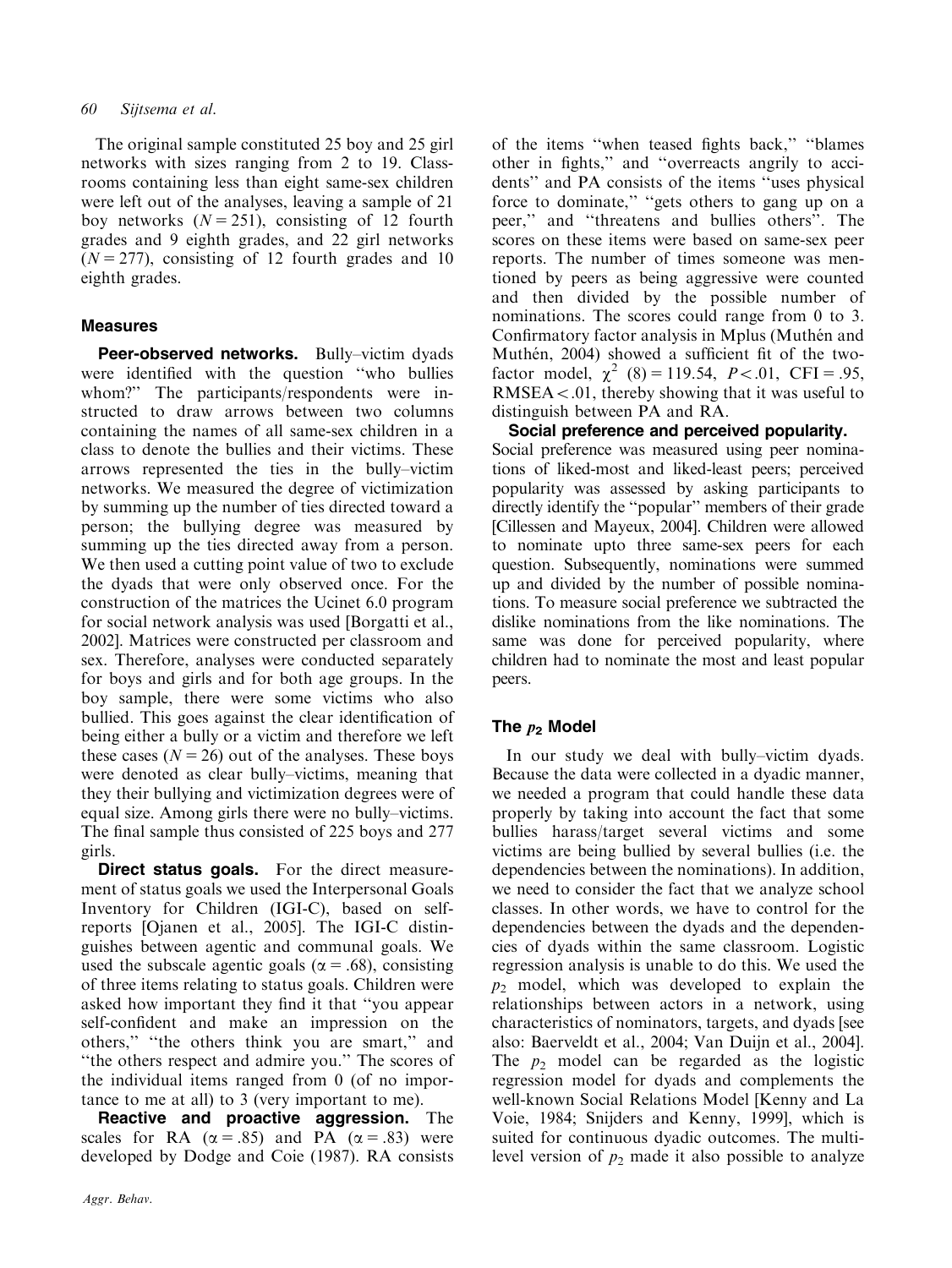multiple networks at the same time, which increases the power to detect possible actor or dyadic covariate effects [Zijlstra et al., 2006]. Another great advantage of the  $p_2$  model was the fact that no arbitrary choices had to be made about who the bullies and victims were. For example, both a child who bullied three peers and another child who bullied six peers are taken into account only once in a normal multilevel regression, whereas  $p_2$  was able to take, respectively, the three and six separate relations into account. Unlike a univariate logistic regression model the  $p_2$  model controls for dependencies in the network data, namely differences in nominating (nominator variance) and receiving nominations (target variance), reciprocity, and density between the networks. We will shortly explain these network parameters.

**Density.** The density of the network indicates the quantity of relations in the network. In our case the density effect points to the likelihood of the presence of a bully–victim relation.

**Reciprocity.** The reciprocity parameter indicates the mutuality of the relations in the network. A positive effect thus means that ties between individuals are likely to be reciprocated.

Nominator and target variance. The nominator variance parameter displays the amount of variation between bullies in their bullying behavior. The target variance parameter on the other hand, displays the variation between victims in the number of bullies that bully them. The covariance between the two gives us information about the co-occurrence of being nominated as a bully and as a victim.

Our data had a three-level structure: Networks of school classes (level 3) with 528 individuals (level 2) and their ties to classmates (level 1). Because individuals can have more than one relation inside the classroom, the  $p_2$  model controls for the fact that several ties can be embedded in one individual.

# RESULTS

First, we calculated descriptive results and Pearson correlations between the dependent and independent variables. Next to that, independent samples *t*-tests were performed to see whether there were any significant sex differences. Subsequently, bully–victims dyads were analyzed with the  $p_2$  model for network data. The independent variables in the  $p_2$  model were standardized by gender.

# Descriptive Statistics

Table I shows the means, standard deviations, and sex differences of the different variables. There was no difference in importance attached to direct status goals between boys and girls. Scores for both reactive and PA were significantly higher for boys than for girls, as were the bullying and victimization degrees. For both status measures, the means were quite similar. In addition, we conducted independent sample t-tests on all variables for grade level, but the means of the two grades did not differ significantly. Table II shows the correlations between the used variables, separated by grade level. We saw that the bullying degree correlated negatively with both social status measures among eighth graders. The bullying and victimization degrees also correlated positively with sex, indicating that boys scored higher on both. Among eighth graders, status goals correlated positively with both PA  $(r = .15)$  and bullying degree  $(r = .14)$ . Furthermore, perceived popularity was positively associated with PA and, in the eighth grade, with RA, whereas social preference was negatively associated with both forms of aggression. Although the t-tests showed no grade differences, Table II shows that RA and PA were associated among boys in the eighth grade, but not in the fourth grade. Moreover, perceived popularity and RA were positively associated in the eighth, but not in the fourth grade. Last, the association

TABLE I. Sex Differences in Bullying and Victimization and All Individual Characteristics

| Variable             | Sample |      | <b>Boys</b> |     | Girls |           | <b>Differences</b> |      |           |      |                 |        |
|----------------------|--------|------|-------------|-----|-------|-----------|--------------------|------|-----------|------|-----------------|--------|
|                      | N      | Mean | <b>SD</b>   | N   | Mean  | <b>SD</b> | N                  | Mean | <b>SD</b> |      | df <sup>a</sup> | D      |
| Status goals         | 514    | 1.47 | .67         | 241 | 1.52  | .64       | 273                | 1.43 | .70       | . 49 | 511.67          | .14    |
| Reactive aggression  | 562    | 0.36 | .51         | 264 | 0.42  | .50       | 298                | 0.32 | .50       | 2.99 | 539.78          | < 0.01 |
| Proactive aggression | 562    | 0.29 | .45         | 264 | 0.38  | .49       | 298                | 0.22 | .41       | 4.12 | 517.45          | < 0.01 |
| Social preference    | 562    | 0.08 | .35         | 264 | 0.10  | .38       | 298                | 0.06 | .31       | 1.46 | 509.58          | .15    |
| Perceived popularity | 562    | 0.02 | .44         | 264 | 0.02  | .42       | 298                | 0.02 | .45       | 0.26 | 558.20          | .80    |
| Victimization degree | 543    | 0.07 | .15         | 253 | 0.11  | .19       | 290                | 0.03 | .07       | 5.76 | 312.77          | < 0.01 |
| Bullying degree      | 543    | 0.07 | .14         | 253 | 0.11  | .18       | 290                | 0.03 | .08       | 6.31 | 340.11          | < 0.01 |

a Equal variances are not assumed.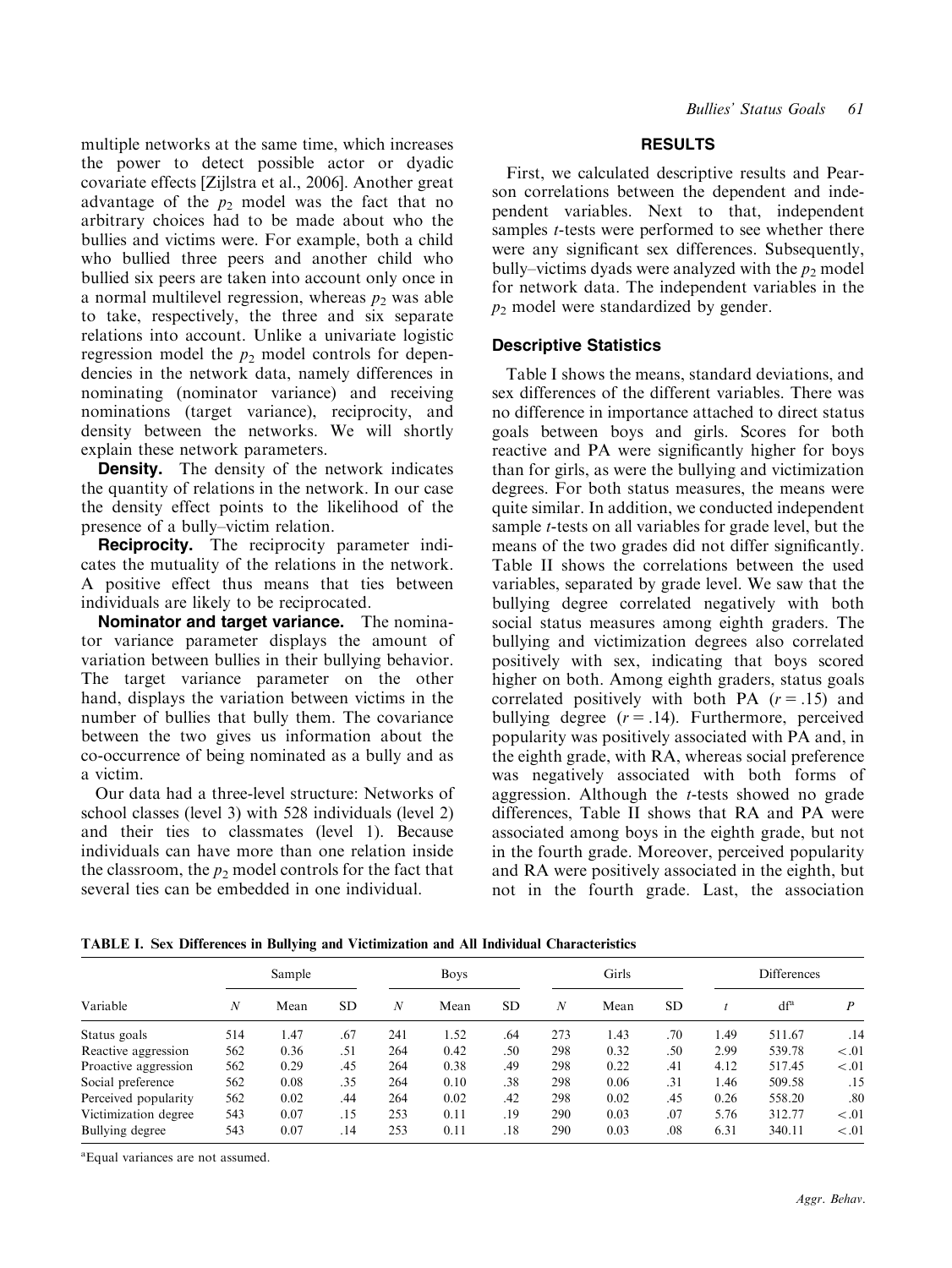TABLE II. Correlations Between Sex and the Independent and Dependent Variables

|                         |          |                          |           |           |                          | 6        |           |           |
|-------------------------|----------|--------------------------|-----------|-----------|--------------------------|----------|-----------|-----------|
| $1.$ Sex                |          | $-.02$                   | .03       | .06       | .07                      | $-.02$   | $.18***$  | $.17***$  |
| 2. Status goals         | $.18***$ | $\overline{\phantom{0}}$ | .10       | $.10\,$   | $-.04$                   | .11      | .07       | .02       |
| 3. Reactive aggression  | $.21***$ | .10                      |           | $.87***$  | $-.42**$                 | .03      | $.64***$  | $.23***$  |
| 4. Proactive aggression | $.26***$ | $.15*$                   | $.86***$  |           | $-.35***$                | $.13*$   | $.63***$  | $17***$   |
| 5. Social preference    | $.08\,$  | $-.10$                   | $-.24***$ | $-.19***$ | $\overline{\phantom{0}}$ | $.51***$ | $-.23***$ | $-.37***$ |
| 6. Perceived popularity | .03      | .05                      | $.27***$  | $.30**$   | $.44***$                 |          | .06       | $-.30**$  |
| 7. Victimization degree | $.30***$ | .03                      | $.27***$  | $.29***$  | $-.13$                   | .06      | -         | $.17***$  |
| 8. Bullying degree      | $21***$  | $.14*$                   | $.23***$  | $.18***$  | $-.34***$                | $-.22**$ | $.25***$  |           |
|                         |          |                          |           |           |                          |          |           |           |

\* $P < .05$ ; \*\* $P < .01$ . Grade 4 (*M* age = 10.6) above and Grade 8 (*M* age = 14.6) below the diagonal.

between victimization degree and PA was strongest in the fourth grade.

#### $p_2$  Analyses

We took a two-step approach to analyzing our dyadic data with the  $p_2$  model; first, we estimated the parameters separately per hypothesis, that is, in the first set we only included direct status goals, in the second set only the aggression variables, and in the third set only the social status variables. In addition, we estimated a full model containing all five target (victim) and nominator (bully) covariates (Tables V and VI). In the full models we also presented information about random and network effects. All analyses were conducted separately for sex and grade because the data were also collected separately.

Model 1 of Tables III and IV show the result of direct status goals on being a bully or a victim for boys and girls, respectively. In our first hypothesis we stated that status goals would be more strongly positive related to being a bully than to being a victim. As Tables III and IV show, this was the case only for eighth-grade boys. Eighth-grade male bullies attached importance to direct status goals  $(0.99, P < .05)$ , whereas male victims attached significantly less importance to these goals  $(-1.58,$  $P < .05$ ). Eighth-grade female victims attached less importance to direct status goals  $(-1.06, P < .05)$ .

Secondly, in Model 2 we tested our second hypothesis that being a bully would be positively related to PA. In contrast, being a victim would not be related to PA and positively related to reactive aggression. Our results were partly in line with this hypothesis, even though they included marginally significant outcomes. Both fourth- and eighth-grade male bullies displayed PA (respectively, 3.18,  $P < .05$ ) and 2.29,  $P < .10$ ), whereas victims do not. The results for RA were nonsignificant. For girls, bullies

|          | <b>TABLE III. Nominator and Target Effects of the Multilevel</b>     |  |  |
|----------|----------------------------------------------------------------------|--|--|
|          | p <sub>2</sub> Model for Observed Boy Networks (Separately Estimated |  |  |
| Effects) |                                                                      |  |  |

|                      | Nominator (bully) |      | Target (victim)                         |      |  |
|----------------------|-------------------|------|-----------------------------------------|------|--|
|                      |                   |      | Posterior mean S.E. Posterior mean S.E. |      |  |
| Fourth grade         |                   |      |                                         |      |  |
| Model 1              |                   |      |                                         |      |  |
| Status goals         | 0.44              | 0.41 | 0.05                                    | 0.41 |  |
| Model 2              |                   |      |                                         |      |  |
| Proactive aggression | $3.18***$         | 0.90 | $-1.88$                                 | 1.51 |  |
| Reactive aggression  | 0.38              | 0.72 | 1.54                                    | 1.29 |  |
| Model 3              |                   |      |                                         |      |  |
| Social preference    | $-2.38^{\dagger}$ | 1.29 | $-2.94*$                                | 1.24 |  |
| Perceived popularity | 1.61              | 1.23 | $-1.19$                                 | 1.11 |  |
| Eighth grade         |                   |      |                                         |      |  |
| Model 1              |                   |      |                                         |      |  |
| Status goals         | $0.99*$           | 0.52 | $-1.58*$                                | 0.64 |  |
| Model 2              |                   |      |                                         |      |  |
| Proactive aggression | $2.29^{\dagger}$  | 1.72 | 0.92                                    | 1.54 |  |
| Reactive aggression  | $-0.57$           | 1.57 | 0.76                                    | 1.56 |  |
| Model 3              |                   |      |                                         |      |  |
| Social preference    | $-2.43*$          | 1.27 | $-2.58$                                 | 2.46 |  |
| Perceived popularity | 1.46              | 1.15 | $-1.01$                                 | 2.46 |  |

 $^{\dagger}P < .10;$   $^{\ast}P < .05;$   $^{\ast\ast}P < .01$ .

scored only significantly higher on reactive (2.44,  $P < .05$ ) and not on PA than victims.

Thirdly, Model 3 presents the results regarding the third hypothesis about popularity and social preference. We argued that being a bully would be positively related to prestige (i.e. being perceived as popular), whereas being a victim would be negatively related to being perceived as popular. In addition, both being a bully or a victim would be negatively related to social preference. For boys, we found that bullies were typically low on social preference, as were fourth-grade victims  $(-2.94,$  $P < .05$ ). However, we did not find the expected positive link between bullying and perceived popularity. The results on social status for fourth-grade female bullies were clear: they are low on social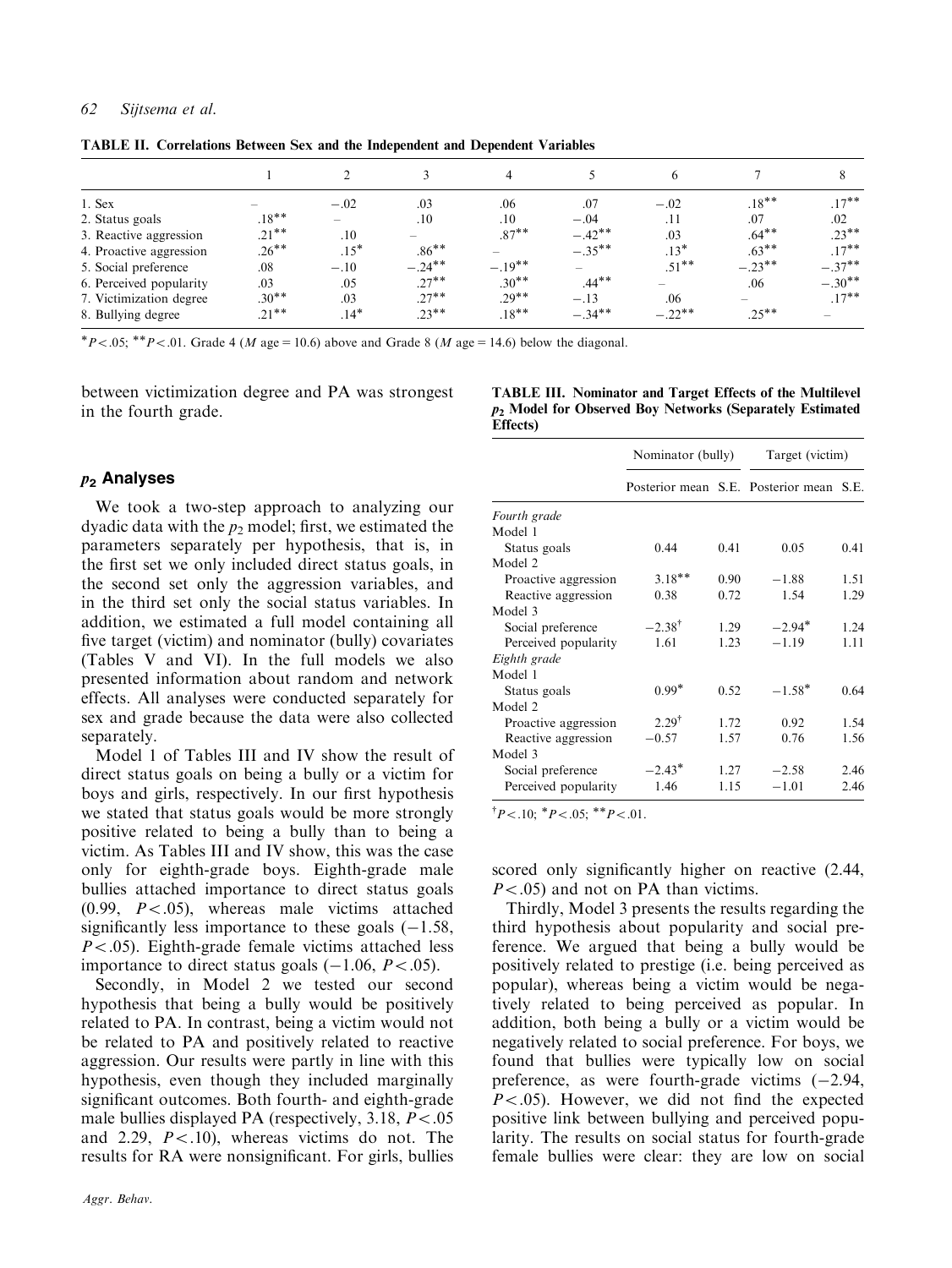|                      | Nominator (bully) |      | Target (victim)                         |      |  |
|----------------------|-------------------|------|-----------------------------------------|------|--|
|                      |                   |      | Posterior mean S.E. Posterior mean S.E. |      |  |
| Fourth grade         |                   |      |                                         |      |  |
| Model 1              |                   |      |                                         |      |  |
| Status goals         | 0.21              | 0.93 | $-0.92$                                 | 0.71 |  |
| Model 2              |                   |      |                                         |      |  |
| Proactive aggression | 1.42              | 1.47 | $-3.46$                                 | 2.16 |  |
| Reactive aggression  | $2.44*$           | 1.12 | 2.45                                    | 1.56 |  |
| Model 3              |                   |      |                                         |      |  |
| Social preference    | $-5.43***$        | 1.18 | $-0.51$                                 | 1.39 |  |
| Perceived popularity | $2.06***$         | 0.76 | $-1.78*$                                | 0.94 |  |
| Eighth grade         |                   |      |                                         |      |  |
| Model 1              |                   |      |                                         |      |  |
| Status goals         | 0.80              | 0.55 | $-1.06*$                                | 0.50 |  |
| Model 2              |                   |      |                                         |      |  |
| Proactive aggression | 0.49              | 2.00 | $-8.37$                                 | 7.06 |  |
| Reactive aggression  | 1.26              | 1.67 | $-4.06^{\dagger}$                       | 2.30 |  |
| Model 3              |                   |      |                                         |      |  |
| Social preference    | $-0.47$           | 1.35 | $-3.11*$                                | 1.30 |  |
| Perceived popularity | 1.05              | 0.75 | $-2.05*$                                | 0.95 |  |

TABLE IV. Nominator and Target Effects of the Multilevel  $p_2$  Model for Observed Girl Networks (Separately Estimated Effects)

 $^{\dagger}P < .10;$   $^{\ast}P < .05;$   $^{\ast\ast}P < .01$ .

TABLE V. Nominator and Target Effects of the Multilevel  $p_2$ Model for Observed Boy Networks

|                              | Fourth grade      |      | Eighth grade      |      |  |
|------------------------------|-------------------|------|-------------------|------|--|
| Effects                      | Posterior<br>mean | S.E. | Posterior<br>mean | S.E. |  |
| Network effects              |                   |      |                   |      |  |
| Density                      | $-7.90**$         | 1.43 | $-8.07**$         | 2.15 |  |
| Reciprocity                  | $4.28***$         | 1.86 | $4.08***$         | 1.62 |  |
| Random effects               |                   |      |                   |      |  |
| Nominator variance           | $2.66***$         | 1.68 | $4.91**$          | 2.67 |  |
| Target variance              | $4.80**$          | 2.11 | $14.16***$        | 6.70 |  |
| Nominator-target variance    | $-2.92**$         | 1.75 | $-3.27$           | 3.01 |  |
| Class variance               | 0.61              | 0.53 | 0.92              | 1.15 |  |
| Nominator (bully) covariates |                   |      |                   |      |  |
| Status goals                 | 0.26              | 0.36 | $1.24*$           | 0.60 |  |
| Proactive aggression         | $3.85***$         | 1.03 | 0.70              | 0.85 |  |
| Reactive aggression          | 0.44              | 0.90 | 0.10              | 0.91 |  |
| Social preference            | 1.76              | 1.67 | $-1.89$           | 1.28 |  |
| Perceived popularity         | $-1.69$           | 1.28 | 0.98              | 1.03 |  |
| Target (victim) covariates   |                   |      |                   |      |  |
| Status goals                 | 0.06              | 0.38 | $-2.15*$          | 0.90 |  |
| Proactive aggression         | $-1.56$           | 1.36 | 1.45              | 1.37 |  |
| Reactive aggression          | $-0.24$           | 1.07 | 1.11              | 1.10 |  |
| Social preference            | $-5.15***$        | 2.22 | $-2.29$           | 2.00 |  |
| Perceived popularity         | 0.04              | 1.55 | $-0.90$           | 1.62 |  |

 $*P<0.05;$   $*P<0.01$ .

preference  $(-5.43, P < .05)$ , but are perceived as popular (2.06,  $P < .05$ ). This is in contrast to female victims, who were perceived as unpopular and, in

TABLE VI. Nominator and Target Effects of the Multilevel  $p_2$  Model for Observed Girl Networks

|                              | Fourth grade      |      | Eighth grade      |      |
|------------------------------|-------------------|------|-------------------|------|
| Effects                      | Posterior<br>mean | S.E. | Posterior<br>mean | S.E. |
|                              |                   |      |                   |      |
| Network effects              |                   |      |                   |      |
| Density                      | $-7.88***$        | 1.57 | $-10.49**$        | 1.88 |
| Reciprocity                  | $-2.32$           | 5.31 | $-0.97$           | 5.62 |
| Random effects               |                   |      |                   |      |
| Nominator variance           | $3.01**$          | 1.60 | $6.22**$          | 4.22 |
| Target variance              | $5.08**$          | 2.93 | $6.37***$         | 4.41 |
| Nominator-target variance    | $-3.18$           | 2.36 | $-4.79$           | 2.52 |
| Class variance               | 0.95              | 1.19 | 2.47              | 4.39 |
| Nominator (bully) covariates |                   |      |                   |      |
| Status goals                 | $-0.71$           | 0.73 | $1.23^{\dagger}$  | 0.70 |
| Proactive aggression         | 0.32              | 2.10 | 0.37              | 2.25 |
| Reactive aggression          | $3.00^{\dagger}$  | 1.78 | 1.43              | 2.26 |
| Social preference            | $-1.94$           | 1.77 | 0.64              | 2.16 |
| Perceived popularity         | 2.00              | 1.54 | 0.12              | 1.15 |
| Target (victim) covariates   |                   |      |                   |      |
| Status goals                 | $-1.20*$          | 0.63 | $-0.53$           | 0.92 |
| Proactive aggression         | $-2.59$           | 2.78 | $-7.12^{\dagger}$ | 4.25 |
| Reactive aggression          | 2.68              | 2.04 | $-0.70$           | 3.16 |
| Social preference            | $-0.16$           | 2.00 | $-4.97**$         | 2.08 |
| Perceived popularity         | $-2.22$           | 1.40 | $-0.83$           | 1.33 |

 $^{\dagger}P < .10;$   $^{\ast}P < .05;$   $^{\ast\ast}P < .01$ .

the case of eighth-grade victims, significantly rejected by their peers  $(-3.11, P < .05)$ .

Tables V and VI show the results of the full models for boys and girls. To account for the fact that dyads are embedded in larger networks, we control for two network effects: density and reciprocity. Density is the number of ties in a network and in this case it gives information about the likelihood of the presence of bully–victim relations in the classrooms. The negative density effect shows that a bully–victim relation between children is less likely than the lack of such a relation. The reciprocity effect tells whether ties between actors are mutual. There was a significant positive reciprocity effect for boys, implying that male bullies were likely to be bullied by other classmates as well. For girls there was no significant reciprocity. The random effects show that there was significant variation among participants in being bullies or victims. However, for girls there has no significant covariance between the two. Furthermore, we estimated several random effects. Random effects here indicate significant differences between participants in bullying (nominator variance) and being victimized (target variance). The negative nominator–target covariance among fourth graders means that participants who bully a lot are not likely to be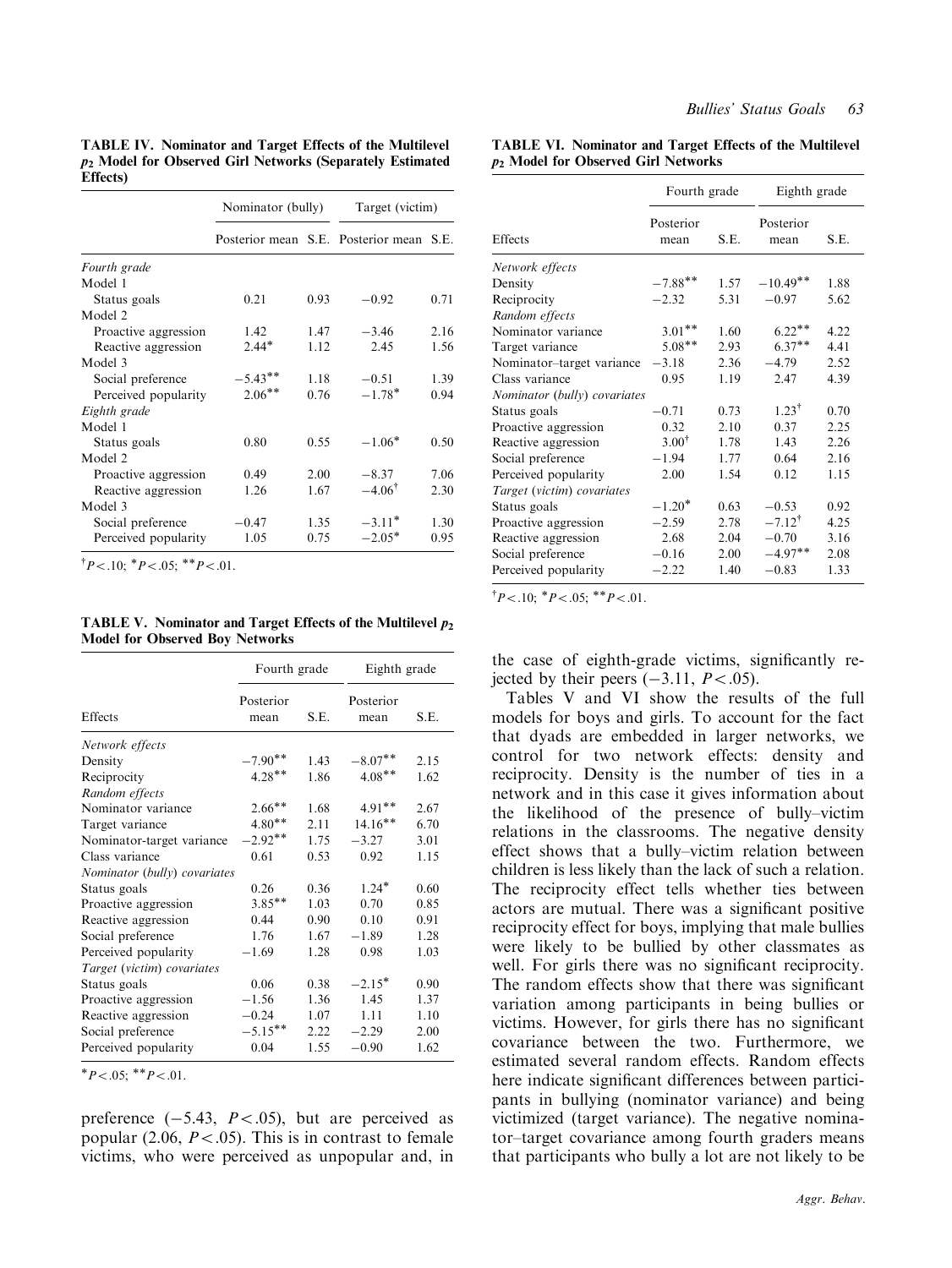victimized and vice versa. Class variances showed no significant differences between classes. The effects for direct status goals still remain in the full models and showed that whereas eighth-grade bullies attached importance to direct status goals, eighthgrade victims did not. The full models also show that fourth-grade female victims attached little importance to direct status goals  $(-1.20, P<.05)$ . Moreover, there was a marginally negative effect of RA and they scored negatively on social preference and perceived popularity.

## **DISCUSSION**

At beginning of this article we asked: ''why do some children bully their peers whereas others do not?'' We tried to answer this question by linking status goals, dominant behavior, and prestige to bullying. As a validation of our theorizing and hypotheses, we contrasted bullies' goals with those of victims. Furthermore, we assessed status goals in three different ways, we focused on the direct status goals, the means for achieving status goals, and the result of pursuing status goals.

Our separate analyses (Tables III and IV) showed that among eighth graders directly measured status goals are important, except for eighth-grade female bullies. There was also a clear distinction between male bullies and victims; though bullies attached values to these goals, victims did not. The lack of direct status goals among fourth graders is consistent with other studies [Ojanen et al., 2005; Pellegrini and Long, 2002]. This might suggest that as bullies become adolescents, status goals (and especially the prestige component) become more important, whereas in childhood bullying is less strategic and immature. Thus, the striving for status increases when children are coming closer to adolescence. According to Pellegrini [2002] 14- to 15-year olds attach more value to status goals to gain access to heterosexual relationships. For 10- to 11-year olds heterosexual relationships are not yet of great interest.

Ojanen et al. [2005, 2007], who used an extended agentic score, found that boys had more agentic goals than girls. In contrast, our descriptive analyses did not show differences between boys and girls on direct status goals.

In fourth-grade boys, we found evidence for the assumption that PA is used as a means of fulfilling status goals. Male bullies were high on PA, which is in line with earlier research [see Camodeca and Goossens, 2005; Dodge and Coie, 1987; Salmivalli

and Nieminen, 2002]. Among female bullies this was less obvious, they did not have status goals and, in the fourth-grade sample, were also more reactively aggressive. There are several reasons that might account for these differences between boys and girls. It might be that the items in our reactive aggressive scale are more applicable to girls, whereas the proactive items are more applicable to boys. Another explanation for the difference between boys and girls is that boys are more focused on dominating [Pellegrini and Long, 2002] and thus use more PA as a means to achieve this. Next to that, the PA items we used had a more physical than relational nature.

The third way to assess status goals was to look at a goal-related outcome of bullying behavior by measuring prestige. Fourth-grade female bullies were popular, whereas fourth- and eighth-grade female victims were not, which replicates the findings of many studies [e.g., Vaillancourt and Hymel, 2006]. For boys we found no popularity effects. In the case of fourth-grade girls, bullies were rejected by their classmates and also tended to be perceived as popular. For this group of females bullying is mostly aimed at prestige, but at the cost of social preference. Female victims on the other hand, were in both grades low on perceived popularity and, in the eighth grade, low on social preference. The latter has also been shown by previous research [e.g., Salmivalli et al., 1996; Veenstra et al., 2005, 2007]. This provides some evidence for the idea that they are easy targets for bullies' domination, because it is likely that their victimization elicits little support from peers. Bullies do not have to fear retaliation, because many victims are rejected or unpopular [Hodges et al., 1997; Perry et al., 1988]. Again, as mentioned above, eighth graders may be better able to focus on victims with low status goals than fourth graders.

All in all, the results showed the importance of focusing on status goals when it comes to bullying. Though the results were sometimes ambiguous, in general bullying can be regarded as intentional, in particular among adolescent bullies. Some bullies are able to dominate their weaker classmates. That is, they select victims who are low on social status and who refrain from using PA. On top of that, in the case of fourth-grade females, bullies receive prestige from their classmates, which reinforces their bullying behavior. For the sake of intervention, the results suggest that teachers should stress that realizing status goals by bullying is undesirable. As a solution, schools and teachers should provide different ways for these youths to fulfill their status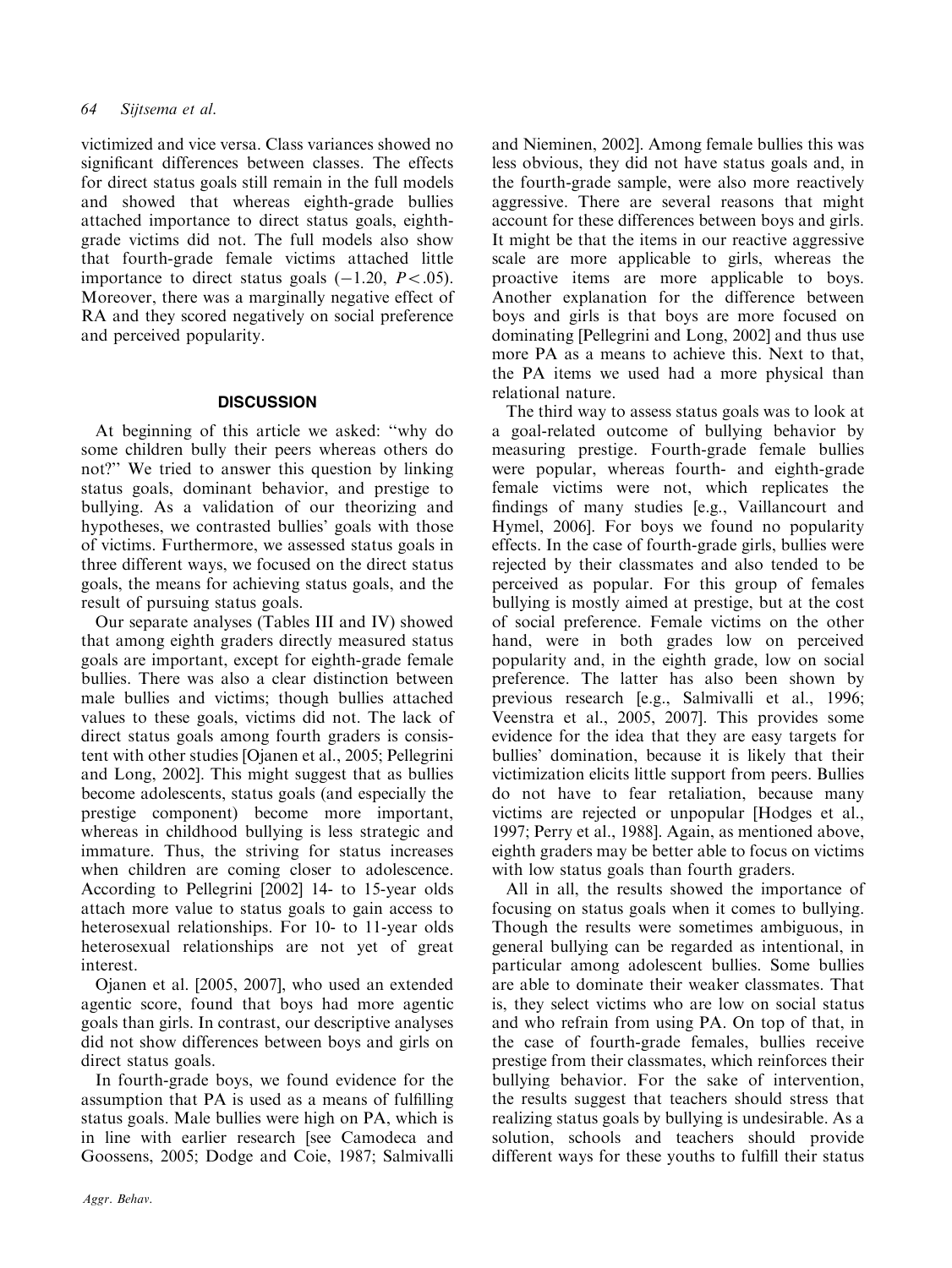goals (e.g., sport activities, group work). Moreover, bullying others is self-reinforcing because it can in some groups lead to dominating peers and prestige, which a bully can regard as a confirmation of his or her behavior. As a consequence, without intervention, bullies are likely to continue their behavior, which may lead to deviance and delinquency in (late) adolescence and even further in life. Even more important would be interventions for the ones who are victimized. In two of the four groups, these youths are heavily rejected and harassed by their classmates, which increases the risk of unhealthy effects for further development [Kaltiala-Heino et al., 2000; Kumpulainen and Rasanen, 2000; Loeber and Dishion, 1983; Nansel et al., 2001, 2004; Olweus, 1993a,b,c]. For them, having status goals may be encouraged.

Another issue we want to stress is that more attention needs to be drawn to dyadic and group processes [see also Haynie et al., 2001; Rodkin and Berger, 2008]. Bullies are often being assisted and reinforced by the group [O'Connell et al., 1999; Salmivalli et al., 1996] and in general they interact in large groups [Boulton and Underwood, 1992]. Especially as children come closer to adolescence and status goals become more apparent, the groups in which they are embedded will likely provide aggressive youths with social status. Indeed, Rodkin et al. [2006] have shown that nominating the ''cool'' children in the class is heavily dependent on the groups in which these children are embedded. Therefore, one way to study bullying relations more thoroughly is to include friendship or affiliation groups to control for popularity nominations within the bully's friendship group [see also Ellis and Zarbatany, 2007].

# Limitations

Clearly, our study has some limitations. One limitation was the way the data were gathered. As only same-sex nominations were available, we could only use same-sex networks in the analyses, which meant that bullying relationships between boys and girls were excluded. This is an omission, because bully–victim relations are likely to occur in same-sex as well as opposite-sex dyads [Veenstra et al., 2007]. One additional concern is that this decreased the size of our sample. Considering that bullying is a relatively uncommon behavior, increasing the sample size provides more powerful analyses.

A second limitation resulting from the peerreported data was the difference in reporting between classmates. Some children drew very dense bully–victim networks, whereas others in the same class stated that there was no bullying at all. These contrasting perceptions made us treat the data with care. We avoided most of this problem by leaving the bully relations that were only perceived by one person in the classroom out of the analyses. Another drawback with peer reported data on bully–victim relations is that more subtle forms of bullying are unlikely to be perceived by the class, and thereby one misses out on some victims. In return, we suffered less from underreporting of bullies [Monks and Smith, 2006]. Compared with the method of self-proclaimed bullies and victims [Veenstra et al., 2007], both have their advantages and shortcomings.

Another limitation was that our study provides no information about bully–victims. We excluded bully–victims because they probably have neither a clear dominance nor a clear harm avoidance goal. Nonetheless, future research may want to look at the motivations behind bullying behavior in bully–victims.

The last limitation concerned the assessment of PA, consisting of three items. One item asked ''who bullies and threatens others'', which caused an overlap between the dependent and the independent variable (the bullying degree). This partly caused high correlations between PA and the bullying degree. However, this overlap is not as problematic as it may seem. Correlations showed that RA also correlated highly positively with the bullying degree, indicating that the overlapping proactively aggressive item is not solely responsible for the high correlation, but that aggression itself is. Furthermore, we did not want to leave out any items of these existing scales, for it would decrease the comparability of this study with other studies on aggression.

The greatest strength of our study was the assessment of status goals in three ways. We were able to show that bullies attach importance to dominance status goals, that they use PA as a means for achieving dominance status goals, and that the result of pursuing these goals leads to popularity but low social preference. As a validation, we contrasted these findings to those of victims. Another strong point of this study lies in the method of analyzing. We analyzed the individual effects, while taking the dyadic nature of all bullying relations and the fact that these relations were nested within school classes into account. Analyzing all these data in one model increased the power to detect nominator and target effects [Zijlstra et al., 2006]. Hence, we were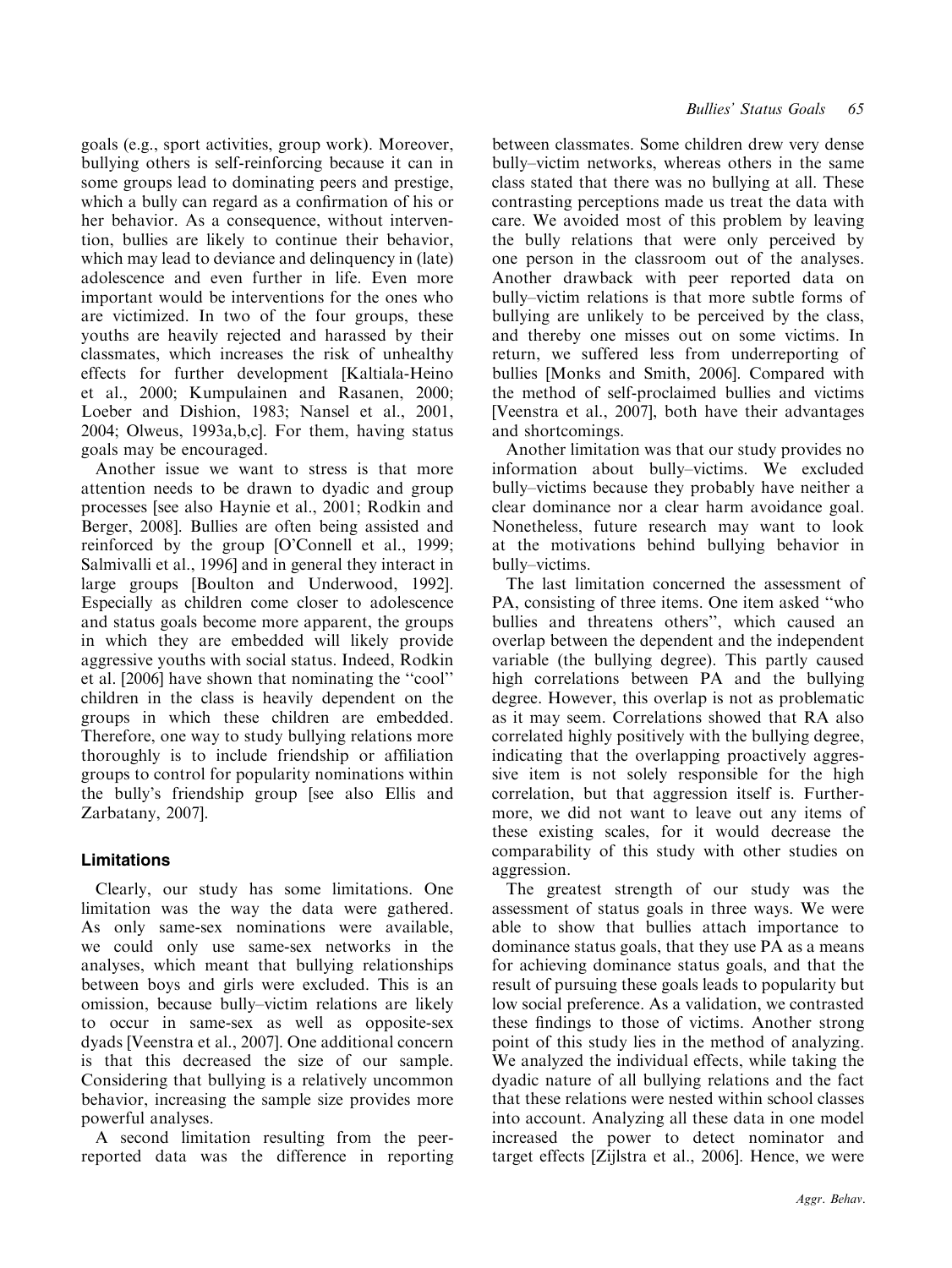able to show differences in status goals between bullies and victims.

To conclude, this study has cleared a part of the path toward studying bullying and status goals in a dyadic manner. Future studies, with data from different informants, a longitudinal setup, and a broader assessment of status goals may advance upon our study. This way, the age differences in the means to achieving dominance status goals could be assessed as well as the direction of the effects (i.e. do goals lead to behavior, which in turn leads to prestige?). Furthermore, we showed that the dyad plays an important role, because bullying is something that can only occur between two or more persons. Taking characteristics of both bullies and victims into account improves our insight into the motivations behind bullying and the results of this behavior, which may lead to better interventions and preventions of bullying. Moreover, we want to emphasize that for dealing with bully–victim relations it is useful to distinguish between effects caused at the individual, dyadic, and group level. Interventions should focus on providing possibilities for children to achieve status in different ways, thereby avoiding the bullying strategy to which seemingly many children with status goals have adapted their behavior.

#### **REFERENCES**

- Baerveldt C, Van Duijn MAJ, Vermeij L, Van Hemert DA. 2004. Ethnic boundaries and personal choice. Assessing the influence of individual inclinations to choose intra-ethnic relationships on pupils' networks. Soc Netw 26:55–74.
- Barkow JH. 1987. The elastic between genes and culture. Ethol Sociobiol 10:111–129.
- Borgatti SP, Everett MG, Freeman LC. 2002. Ucinet for Windows: Software for Social Network Analysis [Computer Software]. Harvard, MA: Analytic Technologies.
- Boulton MJ, Underwood K. 1992. Bully victim problems among middle school children. Br J Educ Psychol 62:73–87.
- Camodeca M, Goossens FA. 2005. Aggression, social cognitions, anger and sadness in bullies and victims. J Child Psychol Psychiatry 46:186–197.
- Card NA, Little TD. 2006. Proactive and reactive aggression in childhood and adolescence: A meta-analysis of differential relations with psychosocial adjustment. Int J Behav Dev 30:466–480.
- Cillessen AHN, Mayeux L. 2004. From censure to reinforcement: Developmental changes in the association between aggression and social status. Child Dev 75:147–163.
- Crick NR, Dodge KA. 1994. A review and reformulation of social information-processing mechanisms in children's social-adjustment. Psychol Bull 115:74–101.
- Crick NR, Dodge KA. 1996. Social information-processing mechanisms in reactive and proactive aggression. Child Dev 67:993–1002.
- Dodge KA, Coie JD. 1987. Social-information-processing factors in reactive and proactive aggression in childrens peer groups. J Pers Soc Psychol 53:1146–1158.
- Ellis WE, Zarbatany L. 2007. Peer group status as a moderator of group influence on children's deviant, aggressive, and prosocial behavior. Child Dev 78:1240–1254.
- Erdley CA, Asher SR. 1996. Children's social goals and self-efficacy perceptions as influences on their responses to ambiguous provocation. Child Dev 67:1329–1344.
- Farmer TW, Estell DB, Bishop JL, O'Neal KK, Cairns BD. 2003. Rejected bullies or popular leaders? The social relations of aggressive subtypes of rural African American early adolescents. Dev Psychol 39:992–1004.
- Gilbert P, McGuire M. 1998. Shame, social roles and status: The psychobiological continuum from monkey to human. In: Gilbert P, Andrews B (eds). Shame:Interpersonal Behavior, Psychopathology and Culture. Oxford: Oxford University Press, pp 99–125.
- Hawley PH. 2003. Prosocial and coercive configurations of resource control in early adolescence: A case for the well-adapted Machiavellian. Merrill-Palmer Q 49:279–309.
- Haynie DL, Nansel T, Eitel P, Crump AD, Saylor K, Yu K et al. 2001. Bullies, victims, and bully/victims: Distinct groups of atrisk youth. J Early Adolesc 21:29–49.
- Hodges EVE, Malone MJ, Perry DG. 1997. Individual risk and social risk as interacting determinants of victimization in the peer group. Dev Psychol 33:1032–1039.
- Kaltiala-Heino R, Rimpela M, Rantanen P, Rimpela A. 2000. Bullying at school—an indicator of adolescents at risk for mental disorders. J Adolesc 23:661–674.
- Kenny DA, La Voie L. 1984. The social-relations model. Adv Exp Soc Psychol 18:141–182.
- Kiefer SM, Ryan AM. 2008. Striving for social dominance over peers: The implications for academic adjustment during early adolescence. J Educ Psychol 100:417–428.
- Kumpulainen K, Rasanen E. 2000. Children involved in bullying at elementary school age: Their psychiatric symptoms and deviance in adolescence. An epidemiological sample. Child Abuse Negl 24:1567–1577.
- Lindenberg S. 1996. Continuities in the theory of social production functions. In: Ganzeboom H, Lindenberg S (eds). Verklarende Sociologie: Opstellen voor Reinhard Wippler. Amsterdam: Thesis, pp 169–184.
- Lindenberg S. 2001. Social rationality versus rational egoism. In: Turner J (ed.). Handbook of Sociological Theory. New York: Kluwer Academic/Plenum, pp 635–668.
- Little TD, Brauner J, Jones SM, Nock MK, Hawley PH. 2003a. Rethinking aggression: A typological examination of the functions of aggression. Merrill-Palmer Q 49:343–369.
- Little TD, Henrich CC, Jones SM, Hawley PH. 2003b. Disentangling the ''whys'' from the ''whats'' of aggressive behaviour. Int J Behav Dev 27:122–133.
- Locke KD. 2003. Status and solidarity in social comparison: Agentic and communal values and vertical and horizontal directions. J Pers Soc Psychol 84:619–631.
- Loeber R, Dishion TJ. 1983. Early predictors of male delinquency. Rev Psychol Bull 94:68–99.
- Monks CR, Smith PK. 2006. Definitions of bullying: Age differences in understanding of the term, and the role of experience. Br J Dev Psychol 24:801–821.
- Muthén LK, Muthén BO. 2004. Mplus version 3.0. [Computer Software]
- Nansel TR, Overpeck M, Pilla RS, Ruan WJ, Simons-Morton B, Scheidt P. 2001. Bullying behaviors among US youth—preva-